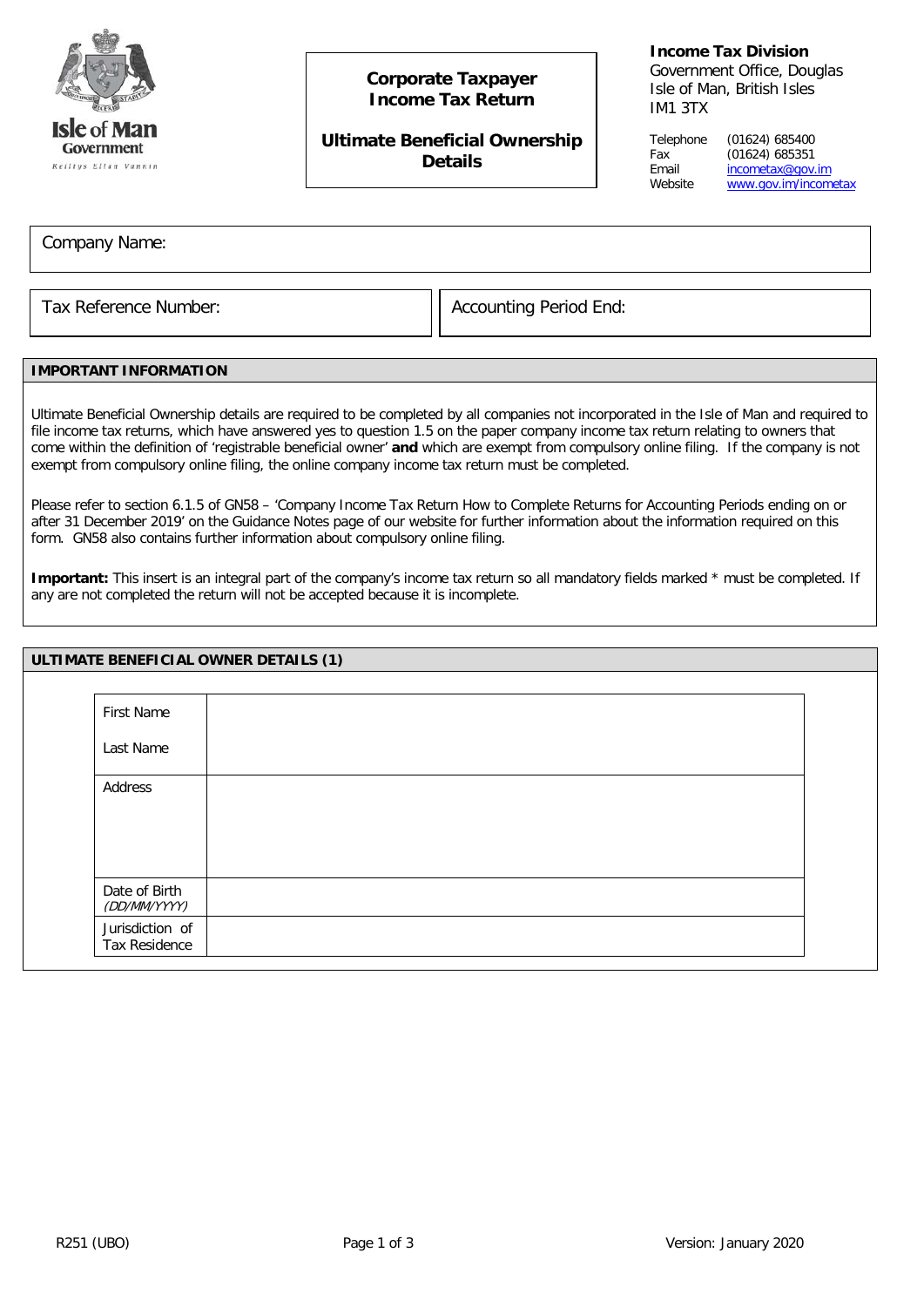| ULTIMATE BENEFICIAL OWNER DETAILS (2) |  |  |  |
|---------------------------------------|--|--|--|
|                                       |  |  |  |
| First Name                            |  |  |  |
| Last Name                             |  |  |  |
| Address                               |  |  |  |
| Date of Birth<br>(DD/MM/YYYY)         |  |  |  |
| Jurisdiction of<br>Tax Residence      |  |  |  |

|                                  | ULTIMATE BENEFICIAL OWNER DETAILS (3) |  |  |  |  |
|----------------------------------|---------------------------------------|--|--|--|--|
|                                  |                                       |  |  |  |  |
| First Name                       |                                       |  |  |  |  |
| Last Name                        |                                       |  |  |  |  |
| Address                          |                                       |  |  |  |  |
| Date of Birth<br>(DD/MM/YYYY)    |                                       |  |  |  |  |
| Jurisdiction of<br>Tax Residence |                                       |  |  |  |  |

| ULTIMATE BENEFICIAL OWNER DETAILS (4) |  |  |  |  |  |
|---------------------------------------|--|--|--|--|--|
|                                       |  |  |  |  |  |
| First Name                            |  |  |  |  |  |
| Last Name                             |  |  |  |  |  |
| Address                               |  |  |  |  |  |
|                                       |  |  |  |  |  |
| Date of Birth<br>(DD/MM/YYYY)         |  |  |  |  |  |
| Jurisdiction of<br>Tax Residence      |  |  |  |  |  |